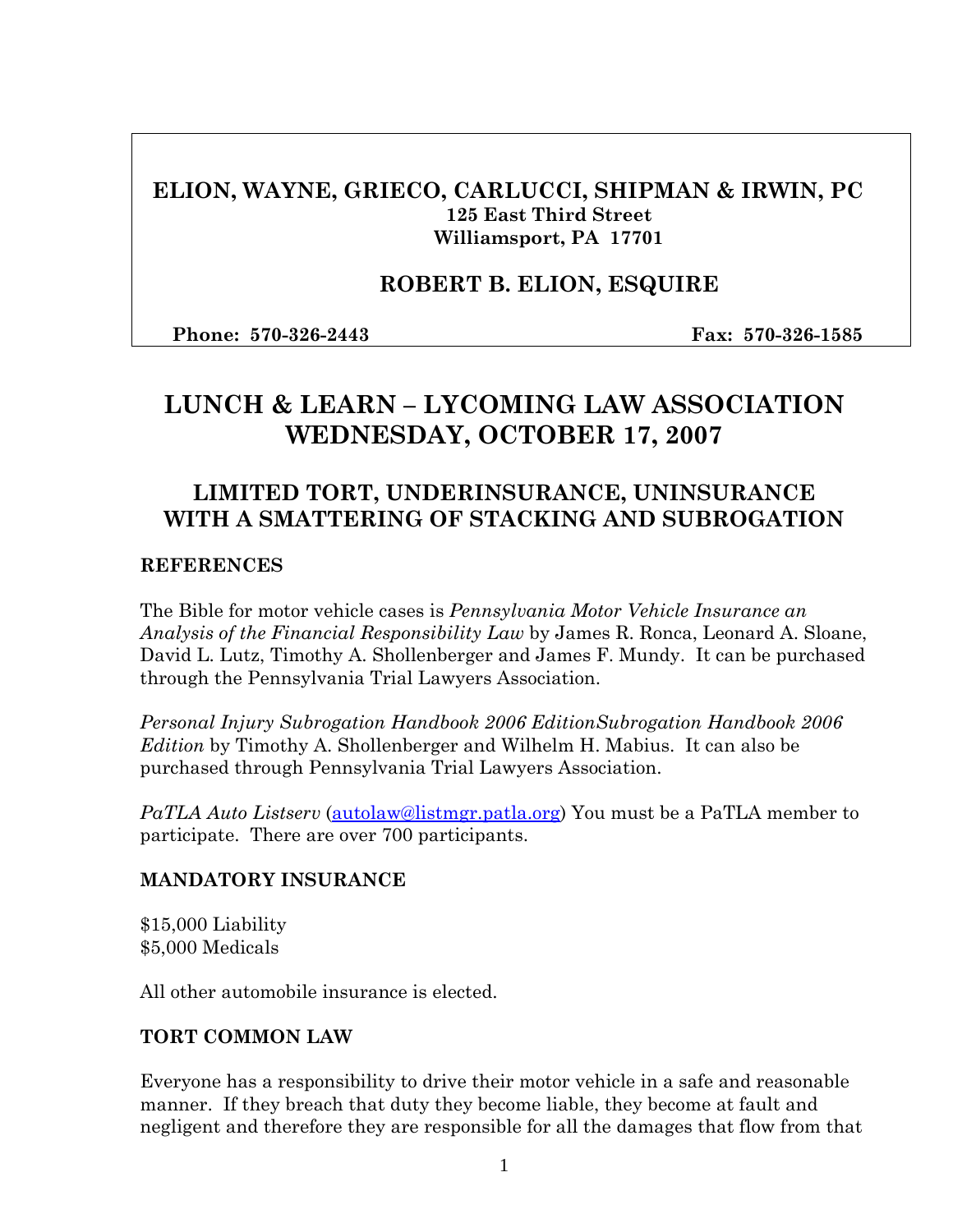breach of duty. If the tortfeasor did not breach the duty then the damages would not have occurred and there would be no claim. Therefore the innocent, injured victim is entitled under the law to be fully compensated for all the damages which flow from the breach of the duty.

### **STATUTORY CHANGE TO COMMON LAW LIMITED TORT**

Limited Tort, otherwise known as Optional Verbal Threshold, was part of the 1990 amendments to the Motor Vehicle Financial Responsibility Law (also known as the Act 6 Amendments). 75 C. Pa. C.S. § 1701 et seq. The purpose was to curtail the cost of rising automobile insurance by giving the consumers a choice. Previous to 1990 every insured had full tort rights.

# **ELECTION OF LIMITED TORT**

You must elect limited tort option by signing a specific form contained at 75 § 1705. This form must contain the annual premium for the limited tort option and must contain the annual premium for the full tort option.

If this form is not signed by a named insured then full tort applies. It is the insurance company's obligation under the law to provide a valid signed and dated election of tort option. If they do not then full tort applies.

# **WHO MAKES THE ELECTION**

A named insured makes the election and that election binds all insureds under the policy. If there was more than one named insured, any named insured can make the election for all the named insured.

#### **EFFECT**

Once the option is put into effect it is binding until another option is signed and will apply to all renewal policies. The election of limited tort prevents all insureds from recovering non-economic damages, i.e. pain and suffering unless they have sustained a serious injury. They can still recover non-compensated or subrogable medical expenses, consequential damages and lost wages. With a validly executed limited tort election, the spouse is prohibited from proceeding with a loss of consortium claim.

#### **SERIOUS INJURY**

Serious injury is defined as a personal injury resulting in death, serious impairment of bodily function, or permanent serious disfigurement. 75 § 1702.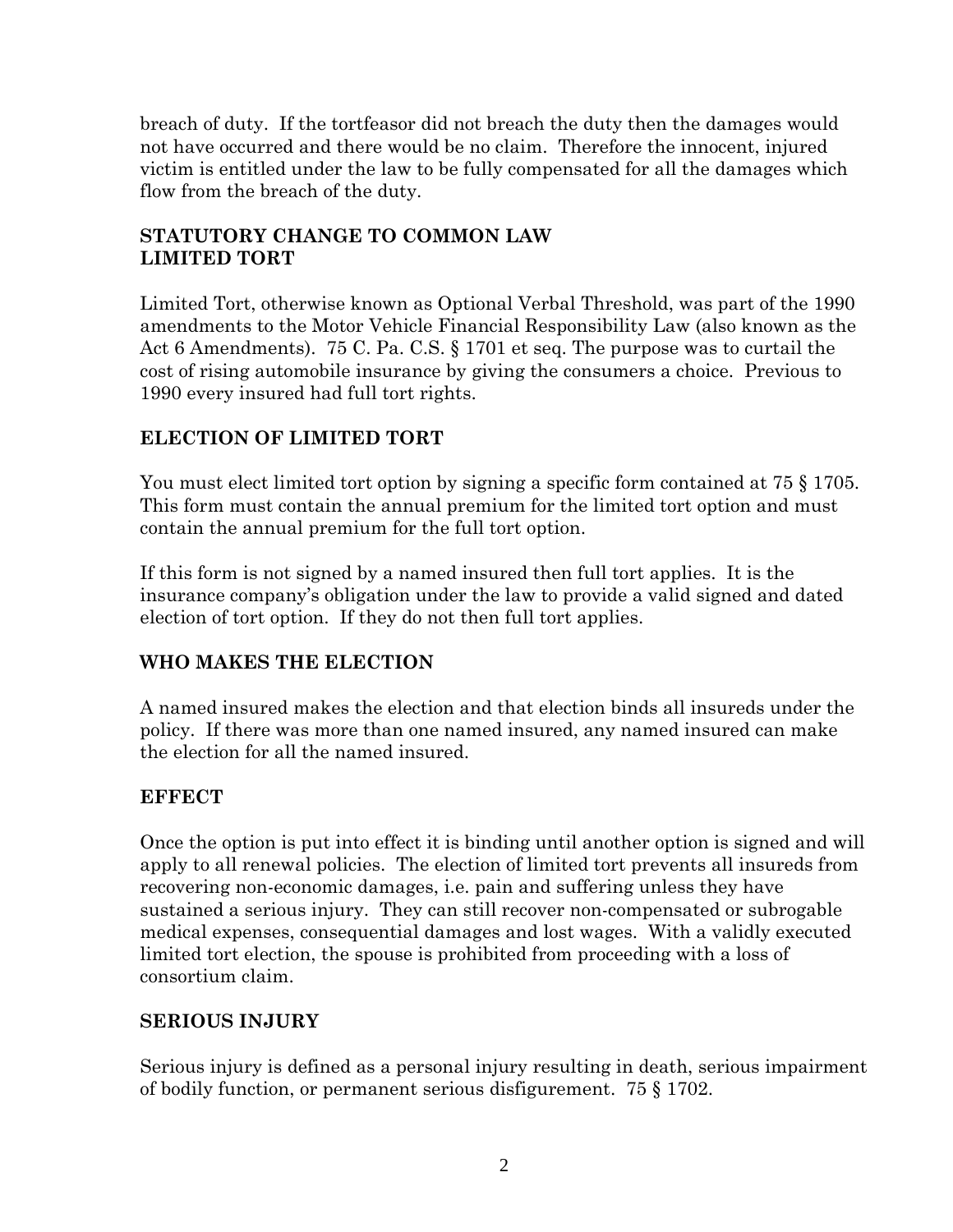### **SERIOUS IMPAIRMENT OF BODILY FUNCTION**

Initially Pennsylvania Courts looked to Michigan for guidance in defining serious impairment of bodily function because the Act 6 Amendment was identical to Michigan. The factors to be considered are:

- 1. The particular bodily function impaired.
- 2. The extent of the impairment.
- 3. The length of time the impairment lasted.
- 4. The treatment required to correct the impairment.
- 5. Any other relative factors.

It is not so much the injury, but how the injury has impacted this person's life over a period of time. The plaintiff must prove (and it is the affirmative burden of the plaintiff) that he/she has not just sustained an injury, but that it was a serious injury which seriously impaired a bodily function. Washington v. Baxter, 719 A.2d 733 (1998). The impairment does not have to be permanent to be serious and the court must consider the totality of the circumstances. Leonelli v. McMullen, 700 A.2d 525 (Pa. Super. 1997).

### **WHO MAKES THE CALL?**

If the plaintiff is bound by the limited tort election in all but the clearest of cases it will be a jury question. Initially there was a flurry of summary judgment motions filed primarily by defense and they asked the court to decide as a matter of law that the injuries are not serious. However, the courts were reluctant to hold as a matter of law that the injuries were not serious and instead decided it was a jury question.

Some examples where the insurance company did not concede serious injury that was submitted to the jury:

- 1. Fractured forearm requiring two operations, work duties affected, muscle fatigue, jarring, feeling in wrist and decreased wrist strength.
- 2. Bulging disc, three years post crash, plaintiff still cannot walk more than a block at a time, cannot lift heavy objects and had to reduce her employment status from full time to part time.
- 3. Neck and Knee pain, two bulging discs, physical therapy and chiropractic care, no longer able to hunt, ride a mountain bike or motorcycle, return to work with minor limitations.
- 4. Fractured leg, partial loss of use of big toe, off work for two months, continued pain in leg, no medical restrictions as to type of work, can fish and hunt, but gave up jogging.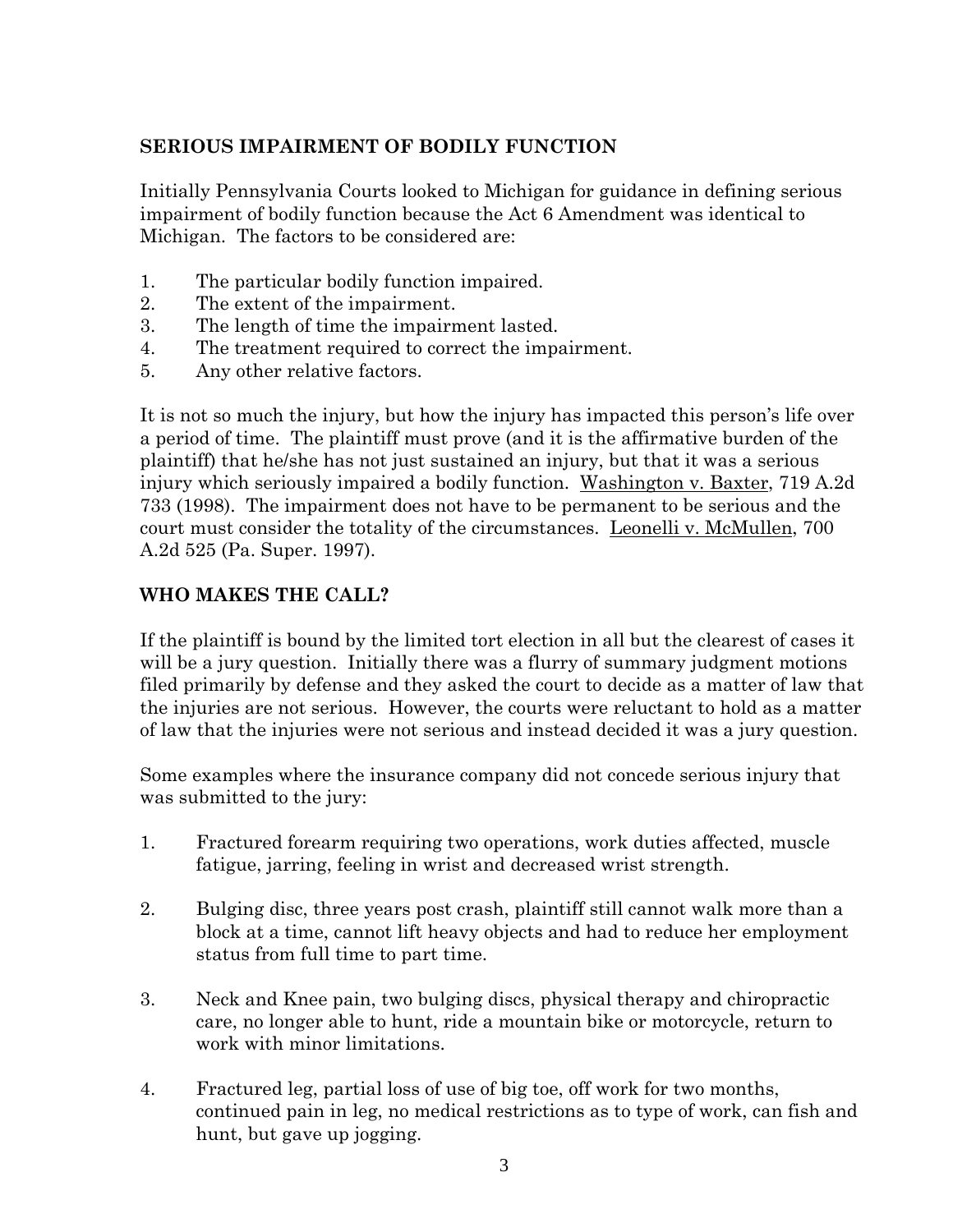- 5. Back injury with radiating pain, treating doctor opined that the injuries caused by the crash and it chronic, lifting restrictions were imposed and still has pain two years post crash.
- 6. Plaintiff missed six weeks of work sustained a herniated disc lumbar radiculopathy, had pain and numbness and gave up hobbies and limited some others.

# **REALITY**

The reality in virtually all but the most serious cases is that the election of limited tort devalues the settlement value of the case.

#### **PERMANENT SERIOUS DISFIGUREMENT**

- 1. How noticeable is the scarring after the healing period?
- 2. Is there medical evidence that the scarring is permanent after some time?

My experience is that in most situations the value of the scarring case decreases with time.

### **PRIVATE PASSENGER VEHICLE**

Limited tort applies only to private passenger motor vehicle liability insurance polices of the named insured. Private passenger is (a) A four wheeled motor vehicle (except recreational vehicles not intended for highway use), (b) Which is insured by a natural person, (c) Is a passenger car neither used as a public or livery conveyance, (d) Is not rented to others, (e) Has a gross weight of 9,000 pounds or less, (f) Is not used for commercial purposes other than farming, (g) is not a recreational vehicle not intended for highway use, and (h) Is not a vehicle insured exclusively under a policy covering a garage, auto sales, agency, repair shop, service station or public parking place.

In sum, it doesn't apply to heavy trucks, vehicles owned by a business entity, government vehicle or transportation authority buses, and rental vehicles.

THE INTENT WAS FOR LIMITED TORT TO APPLY FOR THE FAMILY CAR.

#### **EXCEPTIONS**

Section 1705(d) - Under the following facts, even if one elects limited tort, it does not apply if:

- 1. The tortfeasor is convicted or accepts ARD for driving under the influence.
- 2. The tortfeasor is operating a vehicle registered in another State.
- 3. The tortfeasor intentionally injures the person.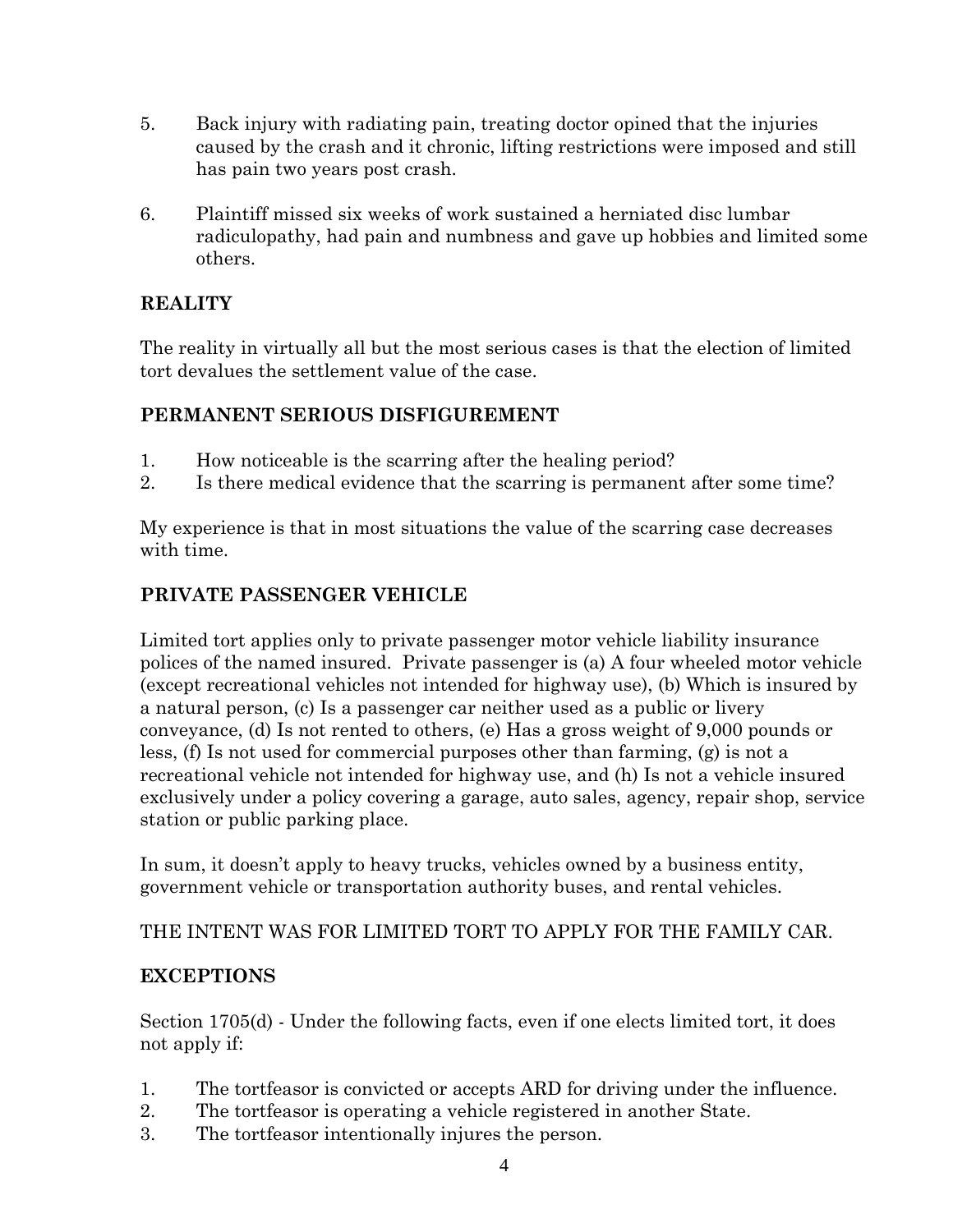4. The tortfeasor is the owner of a currently registered motor vehicle and has not maintained financial responsibility as required.

### **UNINSURANCE**

Uninsurance is insurance that is purchased by you on your liability insurance policy which is applicable when the tortfeasor has no insurance.

# **LIMIT**

You can purchase uninsurance up to the level of your liability coverage. i.e. if you have \$100,000 of liability coverage you can get up to \$100,000 of uninsurance.

#### **STATUTE OF LIMITATIONS ON UNINSURANCE**

Statute of limitations on uninsurance is contractual and therefore four years. It begins when three events occur:

- 1. A motor vehicle collision
- 2. Bodily injury
- 3. The injured knew or reasonably should have known of the uninsured status of the tortfeasor.

# **UNDERINSURANCE**

Underinsurance is insurance available to an insured who was injured by a tortfeasor who had some insurance but not enough to adequately compensate the injured insured policy.

For example, if an insured sustained \$100,000 of damages and the tortfeasor only had \$15,000 of liability insurance (which is the minimum mandatory in Pennsylvania) then the tortfeasor is underinsured to the tune of \$85,000. If the injured insured had sufficient underinsurance then it would be added to the \$15,000 of liability coverage of the tortfeasor to fully compensate the injured insured to \$100,000.

# **STATUTE OF LIMITATIONS ON UNDERINSURANCE**

The statute of limitations on underinsurance begins when the third party settlement for policy limits or verdict exceeds the limits and is four years from that date because it is contractual in nature.

# **LAW APPLICATION TO BOTH UNINSURANCE AND UNDERINSURANCE**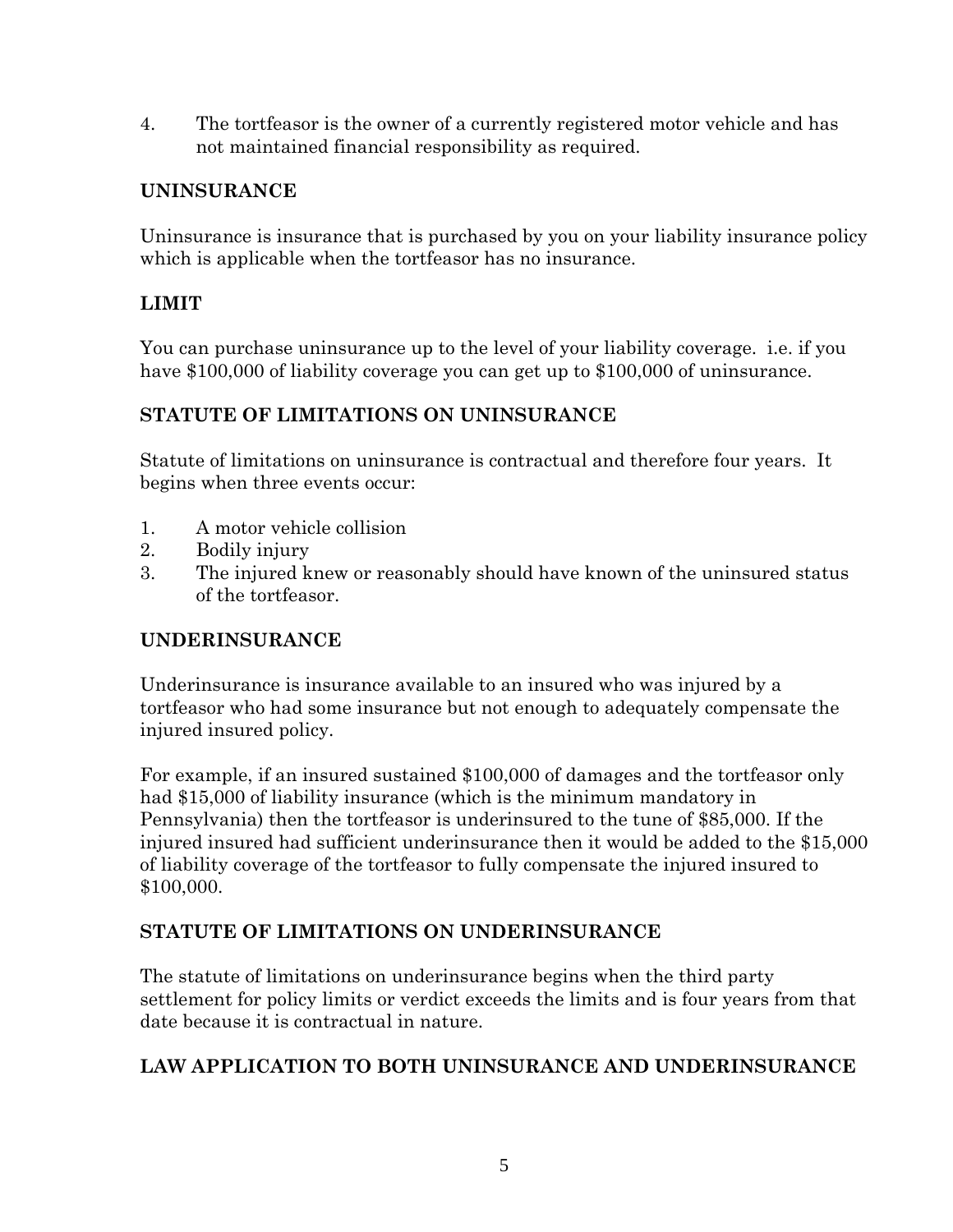### **BUFFER**

You have no control over whether or a tortfeasor has purchased uninsurance or uninsurance. Purchase of these insurances is a way that you can make certain that any insured in your vehicle is protected up to whatever amount you want to purchase.

### **OFFER TO PURCHASE**

The insured must be offered underinsurance equal to the limits of liability. The insured has the option of rejecting it or electing less, but the insurance company has the obligation providing that the insured elected less than liability coverage or rejecting under and uninsurance in its entirety. If they don't provide the sign down or rejection then the insured is deemed to have underinsurance and uninsurance equal to the liability coverage.

# **PRIORITY OF RECOVERY**

- 1. Basic policy on the vehicle.
- 2. Insured's own policy
- 3. Relative policy

# **MANDATORY AVAILABILITY**

\$100,000 per person/\$300,000 in the aggregate, \$300,000 single limit.

If one purchases the mandatory availability, they have to purchase liability coverage equal to their uninsurance and underinsurance.

#### **ADD-ONS**

Underinsurance and uninsurance are basically add-ons to the availability of liability insurance of the tortfeasor. One still has to prove damages in order to get the under and uninsurance.

#### **STACKING**

Stacking is the right of an insured to take coverage for each vehicle for which a separate premium has been paid as a cumulative benefit, i.e. adding together the benefit of each vehicle and additional policies.

For example if you have a \$50,000 under and uninsurance and you have five vehicles and you elect stacking, you have \$250,000 of available insurance. Recently we had a client with \$50,000 of underinsurance with five vehicles for \$250,000 plus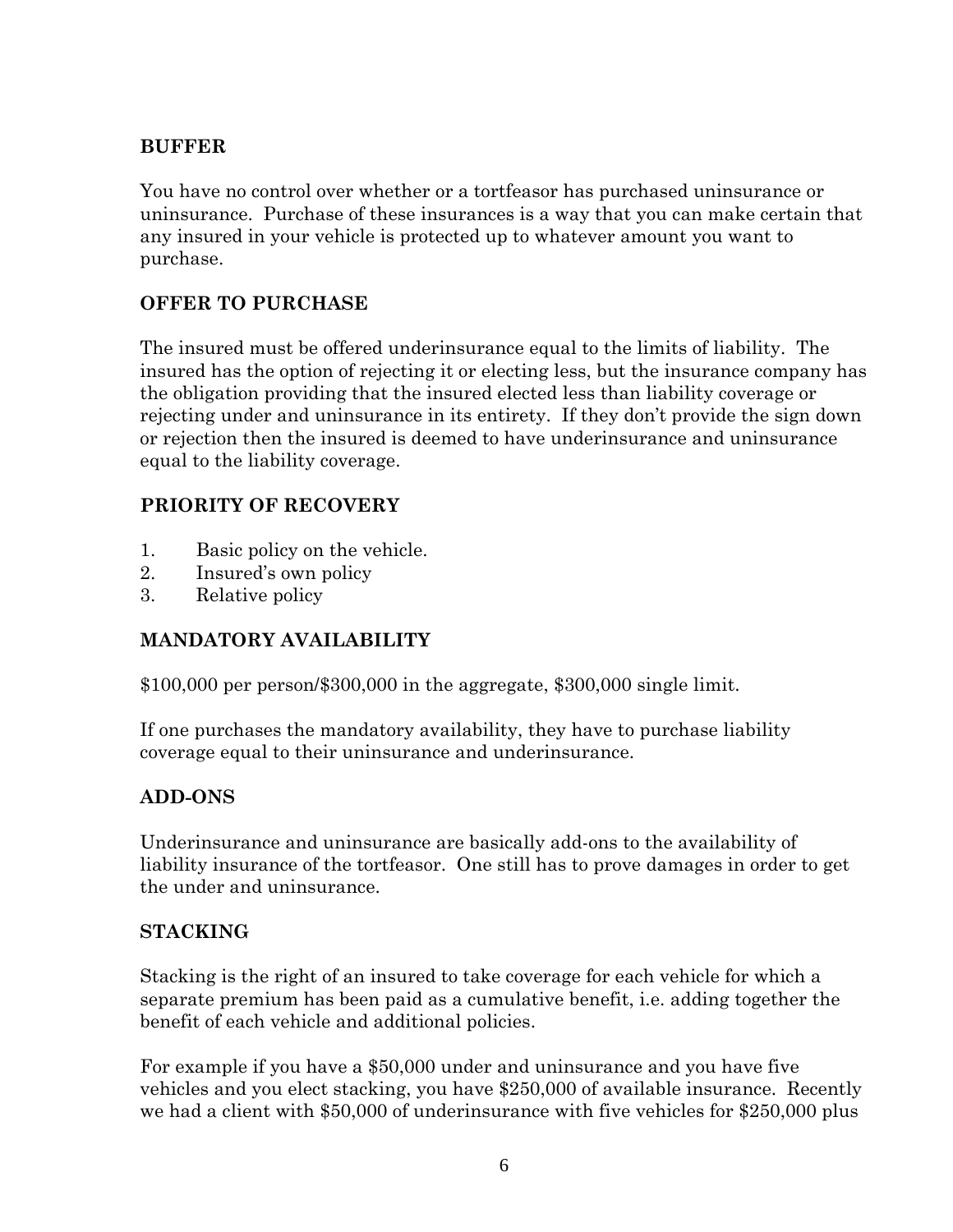a relative living in the household on another policy for \$25,000. Since he elected stacking he gets the \$250,000 plus the \$25,000.

# **MANDATORY**

Under 1990 Amendments, stacking becomes mandatory and must be offered and if not specifically rejected then you are deemed to have stacking.

### **WAIVER**

The named insured can waive stacking by signing a separate form for both under and uninsurance. The form has to be signed and dated. Any rejection form that does not comply is void, thus putting the insured back to having stacking.

#### **SACKETT**

In a recent Supreme Court Case, Sackett v Nationwide Insurance Company, 919 A.2d 194 Pa 2007, the Pennsylvania Supreme Court held that if you add another vehicle on to the same policy you must sign an additional wavier of stacking. For instance, if the policy became in effect January 1, 2000 and you added a vehicle to have three vehicles on January 1, 2006 and you did not execute a new waiver of stacking – and the crash occurred on January 1, 2007 you would have stacking for three vehicles. The initial coverage is \$25,000 – so now it would be \$75,000.

# **THINGS TO DO**

When you do your notice of representation to the first party carrier always request:

- 1. A copy of the insurance policy
- 2. A copy of the rejection of limited tort
- 3. A copy of any sign downs, i.e. under and uninsurance less than the liability coverage
- 4. Whether or not any vehicles were added after the initial waiver of subrogation
- 5. Any waiver of subrogation after the last vehicle was added.

# **PRIORITIES**

- 1. The vehicle in which you are occupying
- 2. Your own vehicle
- 3. Any other vehicles to which you are an insured, i.e. resident relative

#### **SUBROGATION**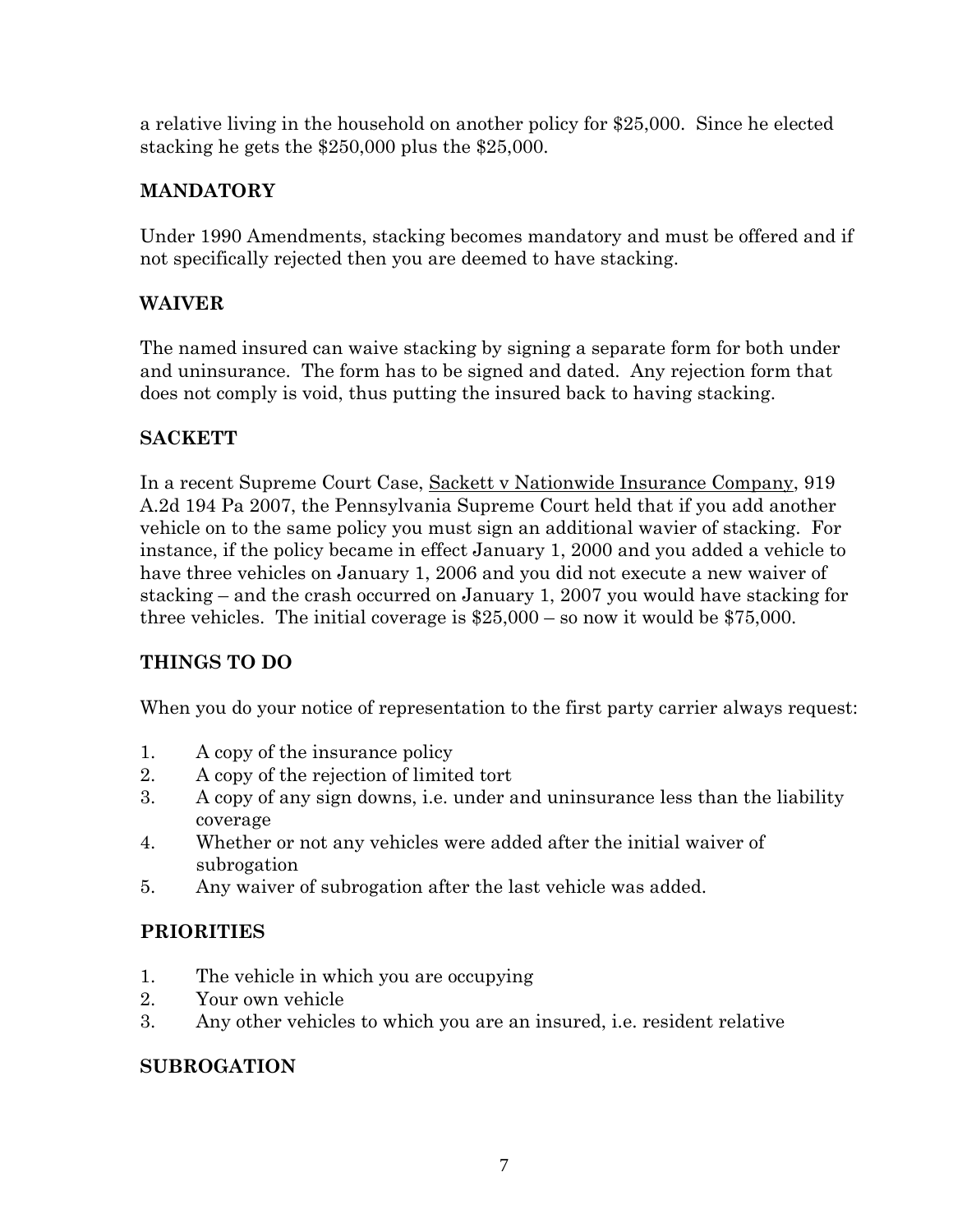Subrogation is substitution of one party in place of another with reference to a lawful claim. Basically it's the right to receive back monies paid to an insured when the insured received those monies from another source.

Under most situations the Motor Vehicle Financial Responsibility Law prohibits subrogation. For instance, under your first party medical coverage there is no subrogation. If Allstate pays out \$20,000 under your medical coverage, when you resolve the personal injury matter you do not have to pay Allstate back the \$20,000. On the other hand, if you try the case you cannot put the \$20,000 paid by Allstate up as medical damages. The basic principal is that if you can't recover the damages then you do not have to subrogate.

Some examples of subrogation:

### **WORKERS' COMP**

There is no subrogation for loss of consortium or under or uninsurance of your own vehicle. There is subrogation for under and uninsurance on your employer's vehicle. There is NO subrogation for your own uninsurance and underinsurance coverage.

### **SELF-FUNDED ERISA**

There is subrogation for a self-funded ERISA plan. Generally always write for a copy of the ERISA plan and look to the subrogation language. Some plans do not include the language and if you don't have the subrogation language then you don't have to pay it. Look to the plan for the availability of attorneys' fees and costs.

#### **MEDICARE**

Medicare is not bound by the Motor Vehicle Financial Responsibility Law under the doctrine of preemption. The lawyer has the responsibility of subrogation and never makes distribution without first getting the clearance of Medicare. You can subtract your attorneys' fees from a Medicare lien.

#### **MEDICAL ASSISTANCE**

DPW (Medicaid) has an absolute right to subrogation and a lawyer must notify DPW and reimburse DPW prior to distribution. Attorneys' fees and costs on a pro rata basis are available.

# **HMO**

Wirth v. AETNA US Health Care recently held that an HMO has the right of subrogation.